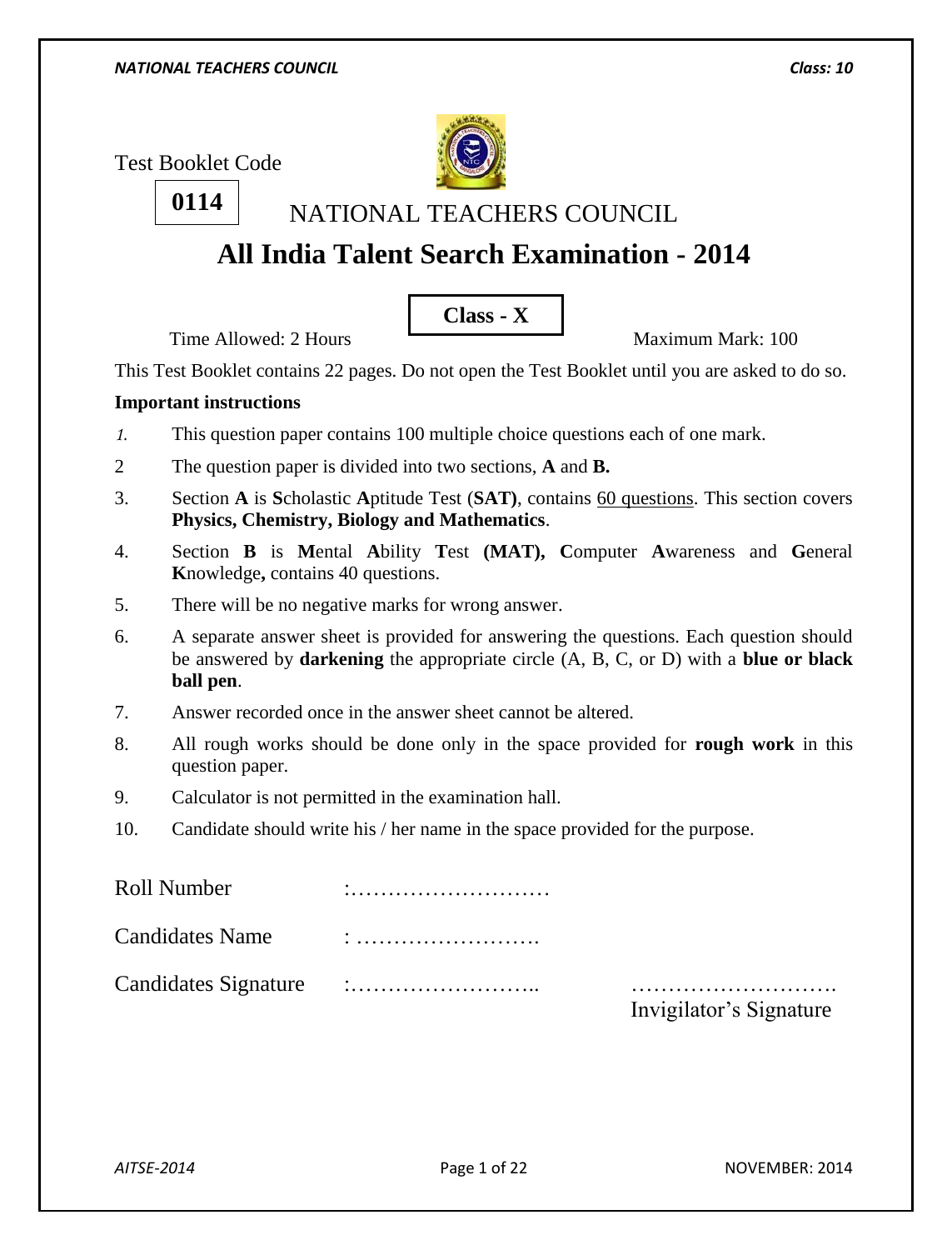# **SECTION: A**

# **PHYSICS (Q No: 1 to 15)**

- 1. Solar cells are joined together to form a
	- (A) Solar water heater (B) Solar Concentrator
	- (C) Solar panel (D) Solar cooker
- 2. Identify the type of reaction represented by the following equation.

$$
{}_1\text{H}^2 + {}_1\text{H}^2 + {}_1\text{H}^2
$$
  $\longrightarrow$   ${}_2\text{He}^4 + {}_1\text{H}^1 + {}_0\text{n}^1 + 21.6$ Mev

- 
- (A) Nuclear fusion (B) Nuclear fission
- (C) Chain reaction (D) Chemical reaction
- 3. Match the following and select the correct option

| Column A  |              | Column B       |               |
|-----------|--------------|----------------|---------------|
| ${\bf P}$ | Moderator    |                | Uranium       |
| Q         | Nuclear fuel | $\overline{2}$ | Graphite      |
| $\bf R$   | Coolant      | 3              | Cadmium       |
| S         | Control rod  |                | Liquid sodium |

|             | ${\bf P}$      | Q              | $\mathbf R$    | S |
|-------------|----------------|----------------|----------------|---|
| A           | $\overline{2}$ |                | 3              |   |
| B           | 3              | $\overline{2}$ |                |   |
| $\mathbf C$ | $\overline{2}$ | 1              |                | 3 |
| D           | 3              |                | $\overline{2}$ |   |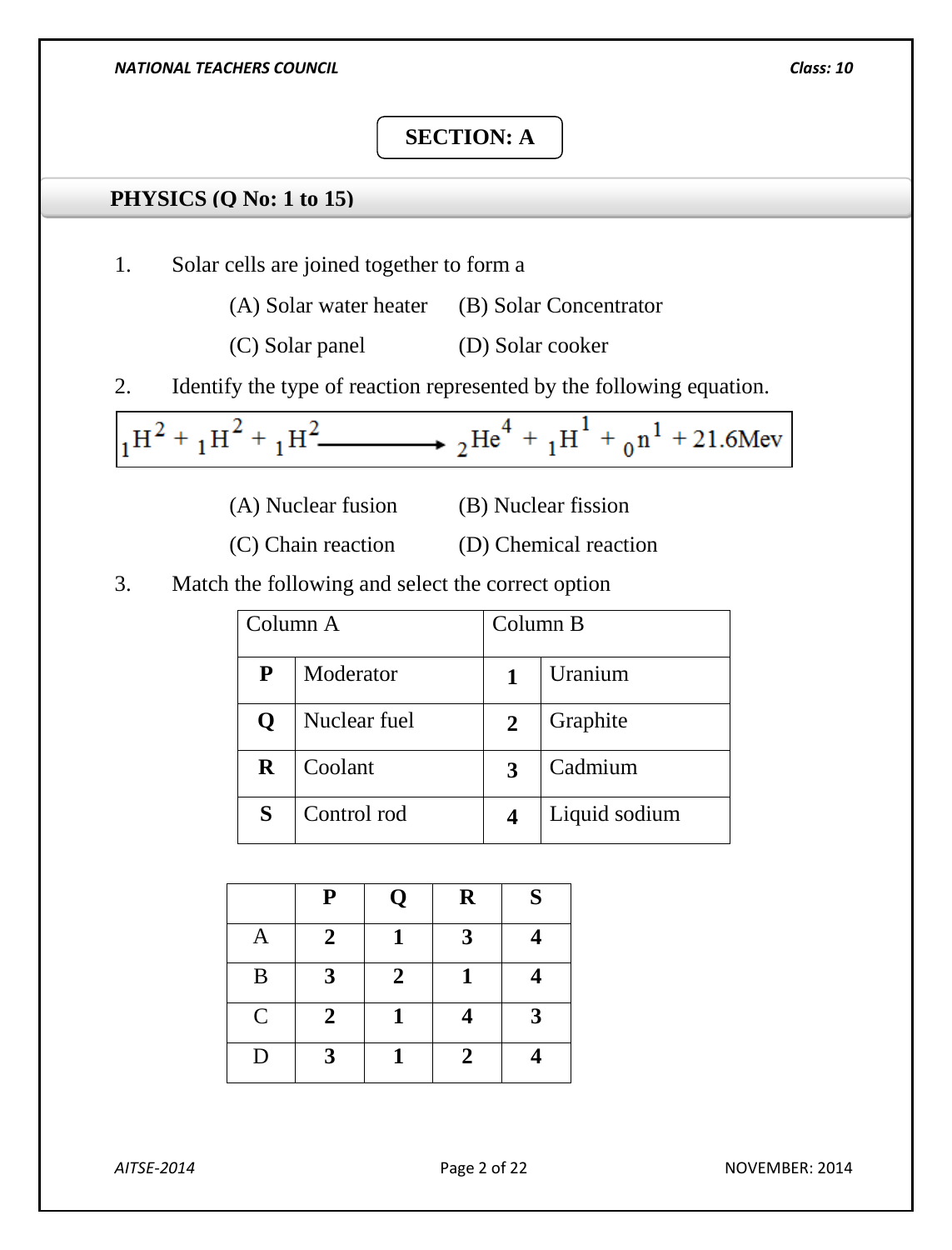|    | <b>NATIONAL TEACHERS COUNCIL</b>                                                                                                                     | Class: 10              |  |
|----|------------------------------------------------------------------------------------------------------------------------------------------------------|------------------------|--|
| 4. | A device that converts alternating current to direct current                                                                                         |                        |  |
|    | (A) Transformer                                                                                                                                      | (B) Rectifier          |  |
|    | (C) Induction coil                                                                                                                                   | (D) Stabilizer         |  |
| 5. | A red object, when seen through a thick blue glass appears                                                                                           |                        |  |
|    | $(A)$ Red                                                                                                                                            | (B) Violet             |  |
|    | $(C)$ Green                                                                                                                                          | (D) Black              |  |
| 6. | A person is moving towards a plane mirror with a speed of $1 \text{ms}^{-1}$ . The<br>image will approach the moving person with a relative speed of |                        |  |
|    | $(A)$ 0.5ms <sup>-1</sup>                                                                                                                            | (B) $1 \text{ms}^{-1}$ |  |
|    | $(C)$ 2ms <sup>-1</sup>                                                                                                                              | (D) $4ms^{-1}$         |  |
| 7. | We cannot see through fog because of                                                                                                                 |                        |  |
|    | (A) Reflection of light (B) Refraction of light                                                                                                      |                        |  |
|    | (C) Internal reflection of light (D) Scattering of light                                                                                             |                        |  |
| 8. | The electromagnetic radiations are in descending order                                                                                               |                        |  |
|    | (A) Infrared waves, Radio waves, X- rays, Visible light                                                                                              |                        |  |

(B) Radio waves, Infrared waves, Visible light, X- rays

(C) Radio waves, visible light, infrared waves, X-rays

(D) X- rays, Visible light, Infrared waves, Radio Waves

### 9. A mirror forms an erect image half the size of an object, then

(A) The mirror can be convex with object at 2f

(B) The mirror can be convex with object lying at its focus

(C) The mirror can be concave with object at 2f.

(D) The mirror can be concave with object within the focus

10. Vijaylakshmi got an electric shock when she touched the heating coil of an electric heater although the switch was in "**off**" position. The reason could be

(A) The switch was connected to neutral wire.

(B) The switch was connected to live wire.

(C) The fuse of the home blown off

(D) Excess current was flowing in the circuit.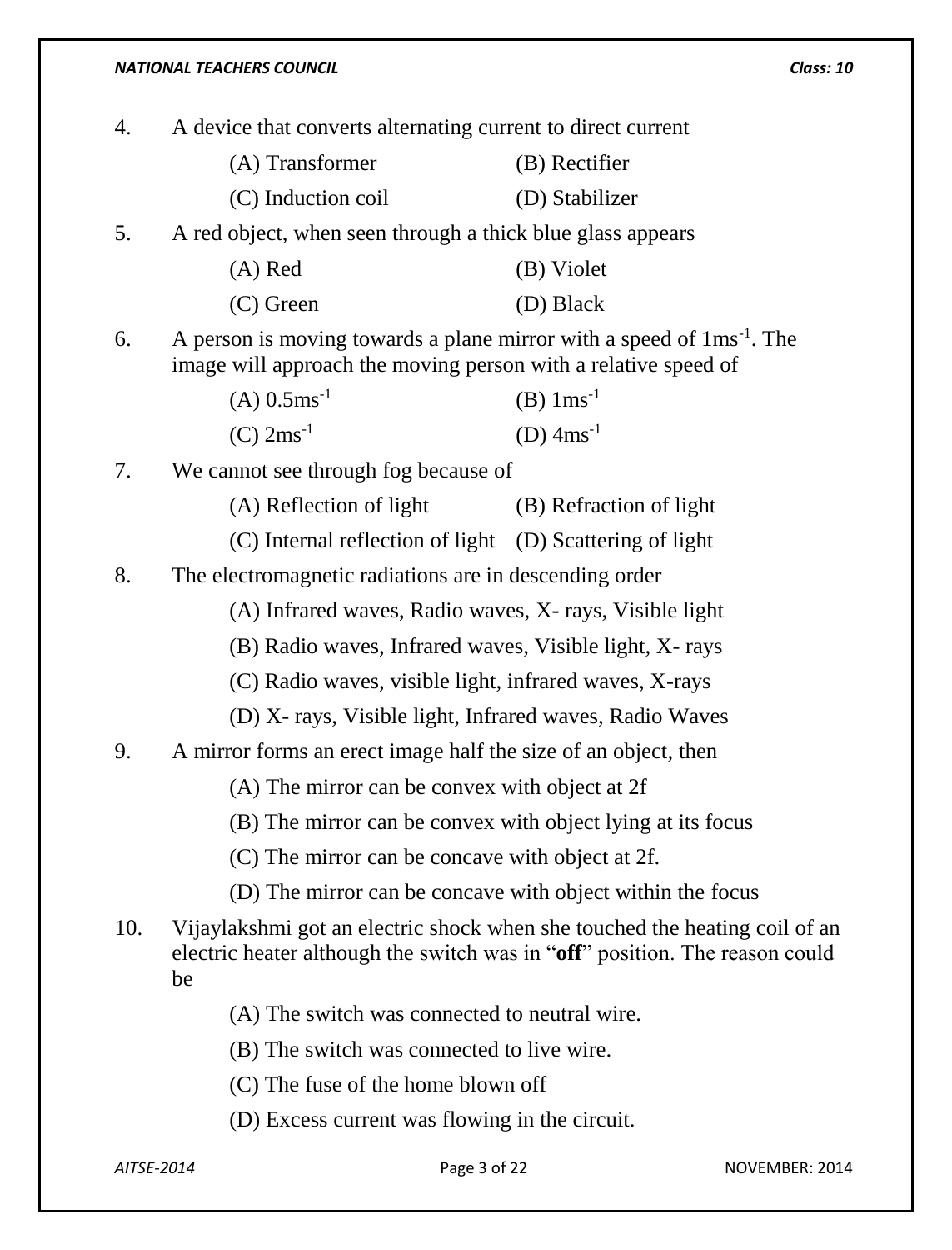11. Four statements are given below. Study the statements and select the correct option.

|     |                                                                                                                                                                      | $(p)$ The product of a volt and a coulomb is a joule    |  |  |  |
|-----|----------------------------------------------------------------------------------------------------------------------------------------------------------------------|---------------------------------------------------------|--|--|--|
|     |                                                                                                                                                                      | $(q)$ The product of a volt and an ampere is a joule    |  |  |  |
|     | (r) The product of volt and watt is horse power                                                                                                                      |                                                         |  |  |  |
|     |                                                                                                                                                                      | (s) Watt hour can be measured in terms of electron volt |  |  |  |
|     | (A) All the four statements are correct                                                                                                                              |                                                         |  |  |  |
|     | (B) Statements (p) and (r) are correct                                                                                                                               |                                                         |  |  |  |
|     | $(C)$ Statements $(p)$ , $(q)$ and $(s)$ are correct                                                                                                                 |                                                         |  |  |  |
|     | (D) Statements (s) and (r) are correct                                                                                                                               |                                                         |  |  |  |
| 12. | The magnetism at the centre of a bar magnet is                                                                                                                       |                                                         |  |  |  |
|     | $(A)$ Zero                                                                                                                                                           | (B) Minimum                                             |  |  |  |
|     | (C) Maximum                                                                                                                                                          | (D) None of these                                       |  |  |  |
| 13. | Energy in the current carrying conductor is stored in the form                                                                                                       |                                                         |  |  |  |
|     | (A) Heat energy                                                                                                                                                      | (B) Chemical energy                                     |  |  |  |
|     | (C) Electric field                                                                                                                                                   | (D) Magnetic field                                      |  |  |  |
| 14. | A certain piece of copper is to be shaped into a conductor of maximum<br>resistance. Its length and diameter should be respectively<br>$(A)$ l, d<br>$(B)$ 2l, $d/2$ |                                                         |  |  |  |
|     | $(C)$ $1/2$ , 2d                                                                                                                                                     | $(D)$ 1, $d/2$                                          |  |  |  |
| 15. | A rheostat is a resistor of                                                                                                                                          |                                                         |  |  |  |
|     | (A) Fixed resistance                                                                                                                                                 | (B) High resistance                                     |  |  |  |
|     | (C) Low resistance                                                                                                                                                   | (D) Variable resistance                                 |  |  |  |
|     | $\alpha$ iin formul ( $\alpha$ ) $\alpha$ ( $\alpha$ ) $\alpha$                                                                                                      |                                                         |  |  |  |

### **CHEMISTRY (Q No: 16 to 25)**

16. The reaction in which two compounds exchange their ions to form two new compounds is

(A) Displacement reaction (B) Double displacement reaction

- 
- (C) Synthesis reaction (D) Decomposition reaction

*AITSE-2014* Page 4 of 22 NOVEMBER: 2014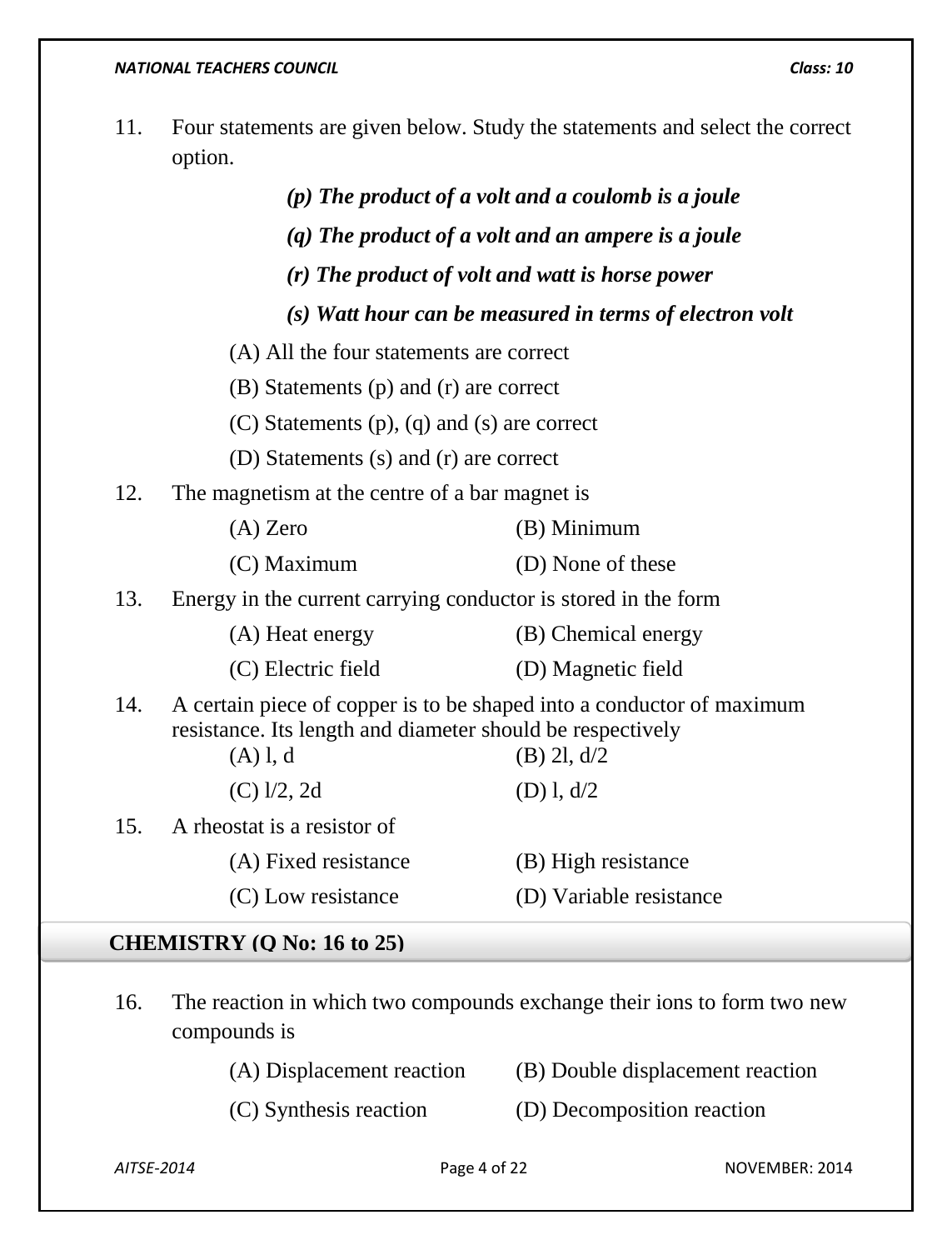- 17. The base which does not contain metal is
	- (A) Dolomite (B) Caustic soda
	- (C) Caustic pattern (D) Ammonium hydroxide
- 18. The molecular formula of an ester is HCOOCH3. The molecular formula of the alcohol and acid from which it might be prepared

| $(A) CH3COOH + CH3OH$            | $(B)$ HCOOH + C <sub>2</sub> H <sub>5</sub> OH |
|----------------------------------|------------------------------------------------|
| $(C)$ HCOOH + CH <sub>3</sub> OH | (D) $CH_3CH_2COOH + CH_3OH$                    |

19. The longest period in the periodic table of elements is

 $(A)$  7<sup>th</sup> th  $(B)$   $6^{\text{th}}$ (C)  $5^{\text{th}}$  (D)  $1^{\text{st}}$ 

20. Read the following statements carefully and mark the correct option



- (A) Both the statements P and Q are true and Q is the correct explanation of P
- (B) Both the statements P and Q are true and Q is not the correct explanation of P
- (C) The statement P is true and Q is false
- (D) The statement P is false and Q is true
- 21. The IUPAC name of the compound given below is

CH<sub>3</sub> (A) 3, 3-Dimethyl-1-butane (B) 2, 2-Dimethyl-3-butene  $H_3C - C - CH = CH_2$ (C) 1, 1, 1-Trimethyl-2-propene  $CH<sub>3</sub>$ (D) 3, 3, 3-Trimethyl-1-propene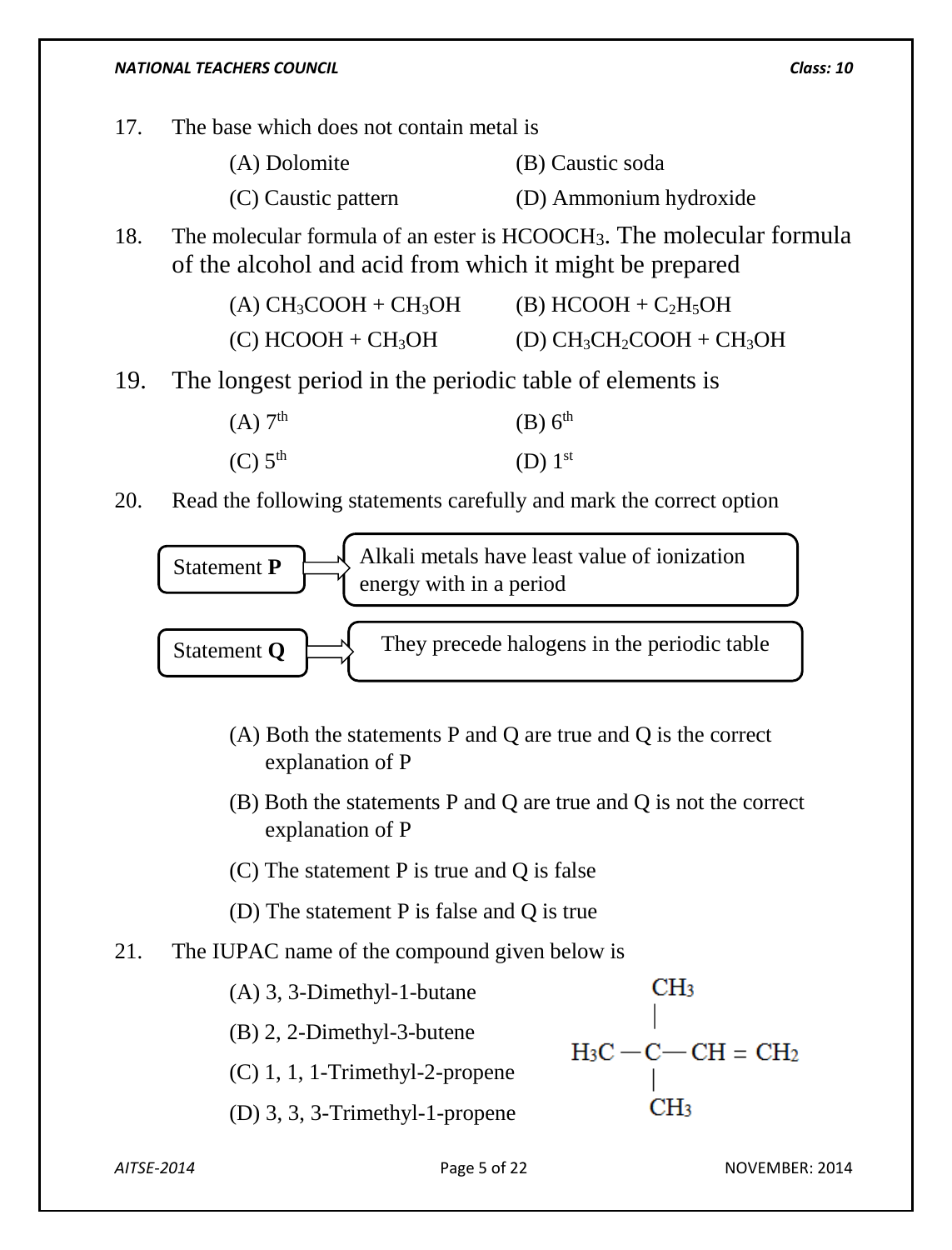| Column A    |                    | Column B |                 |
|-------------|--------------------|----------|-----------------|
| P           | Sodium bicarbonate |          | 1   Double salt |
| $\mathbf 0$ | Alum               | 2        | Mixed salt      |
| $\bf R$     | Bleaching powder   | 3        | Acidic salt     |
| S           | Sodium chloride    |          | Normal salt     |

22. Match the following and select the correct option

|               | ${\bf P}$ | Q              | $\mathbf R$  | S              |
|---------------|-----------|----------------|--------------|----------------|
| A             | 3         |                | $\mathbf{2}$ |                |
| B             |           |                | 3            | $\overline{2}$ |
| $\mathcal{C}$ |           |                | 3            | $\overline{2}$ |
| D             | 3         | $\overline{2}$ |              |                |

23. Teflon is a

| (A) Insecticide | $(B)$ Drug |
|-----------------|------------|
| (C) Polymer     | $(D)$ Dye  |

- 24. An ionic bond can be formed between two atoms when
	- (A) One of them has low ionization energy and the other has a high electron affinity
	- (B) Both the atoms have low values of ionization energy
	- (C) Both the atoms have high values of ionization energy
	- (D) Both the atoms have low values of electron affinity
- 25. The non-polar part of soap molecule is made of
	- (A) Sulphonate (B) Sulphate
	- (C) Carboxylate (D) Hydrocarbons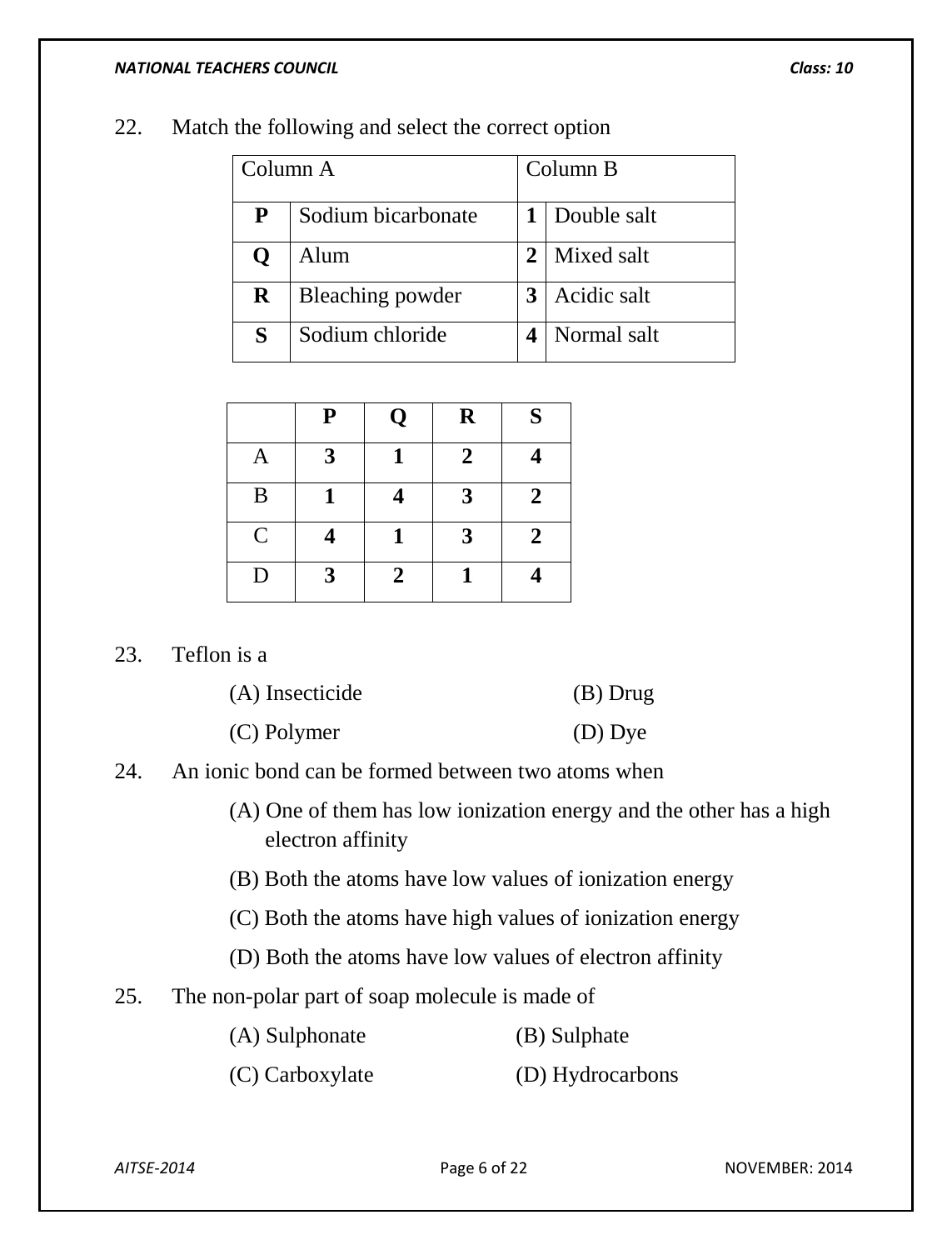# **BIOLOGY (Q No: 26 to 35)**

| 26. | Which one of the following is used for measuring the rate of transpiration? |                                    |  |
|-----|-----------------------------------------------------------------------------|------------------------------------|--|
|     | (A) Osmometer                                                               | (B) Porometer                      |  |
|     | (C) Potometer                                                               | (D) Moll's experiment              |  |
| 27. | Balance and muscular coordination in human is the function of               |                                    |  |
|     | (A) Cerebrum                                                                | (B) Cerebellum                     |  |
|     | (C) Diencephalon                                                            | (D) Pons                           |  |
| 28. | Roots of plants can absorb minerals from the soil, when they are in         |                                    |  |
|     | (A) Solid state                                                             | (B) Liquid state                   |  |
|     | (C) Gaseous state                                                           | (D) Ionic state                    |  |
| 29. | Deficiency of phosphorus in plants                                          |                                    |  |
|     | (A) Retards protein formation                                               |                                    |  |
|     | (B) Brings about healthy root growth                                        |                                    |  |
|     | (C) Promote fruit ripening                                                  |                                    |  |
| 30. | (D) None<br>Blood does not clot in the absence of Vitamin K because         |                                    |  |
|     | (A) An essential component of the clot                                      |                                    |  |
|     | (B) An essential component of the platelets                                 |                                    |  |
|     | (C) An essential for synthesis of prothrombin                               |                                    |  |
|     | (D) An essential for synthesis of fibrinogen                                |                                    |  |
| 31. | When a monohybrid is crossed with its dominant parent, it is called         |                                    |  |
|     | (A) Reciprocal cross                                                        | (B) Back cross                     |  |
|     | (C) Test cross                                                              | (D) Hybridisation                  |  |
| 32. | Which one of the following pairs is NOT CORRECTLY matched?                  |                                    |  |
|     | (i) Implantation                                                            | $\longrightarrow$ Uterus           |  |
|     | (ii) Fertilization                                                          | Somniferous tubule                 |  |
|     | $(iii)$ Spermatogenesis $\longrightarrow$ Fallopian tube                    |                                    |  |
|     | (iv) Oogenesis                                                              | $\longrightarrow$ Ovarian follicle |  |
|     | $(A)$ (ii) & (iii)                                                          | $(B)$ (i) & (ii)                   |  |
|     | $(C)$ (i) & (iv)                                                            | $(D)$ (ii) only                    |  |
|     |                                                                             |                                    |  |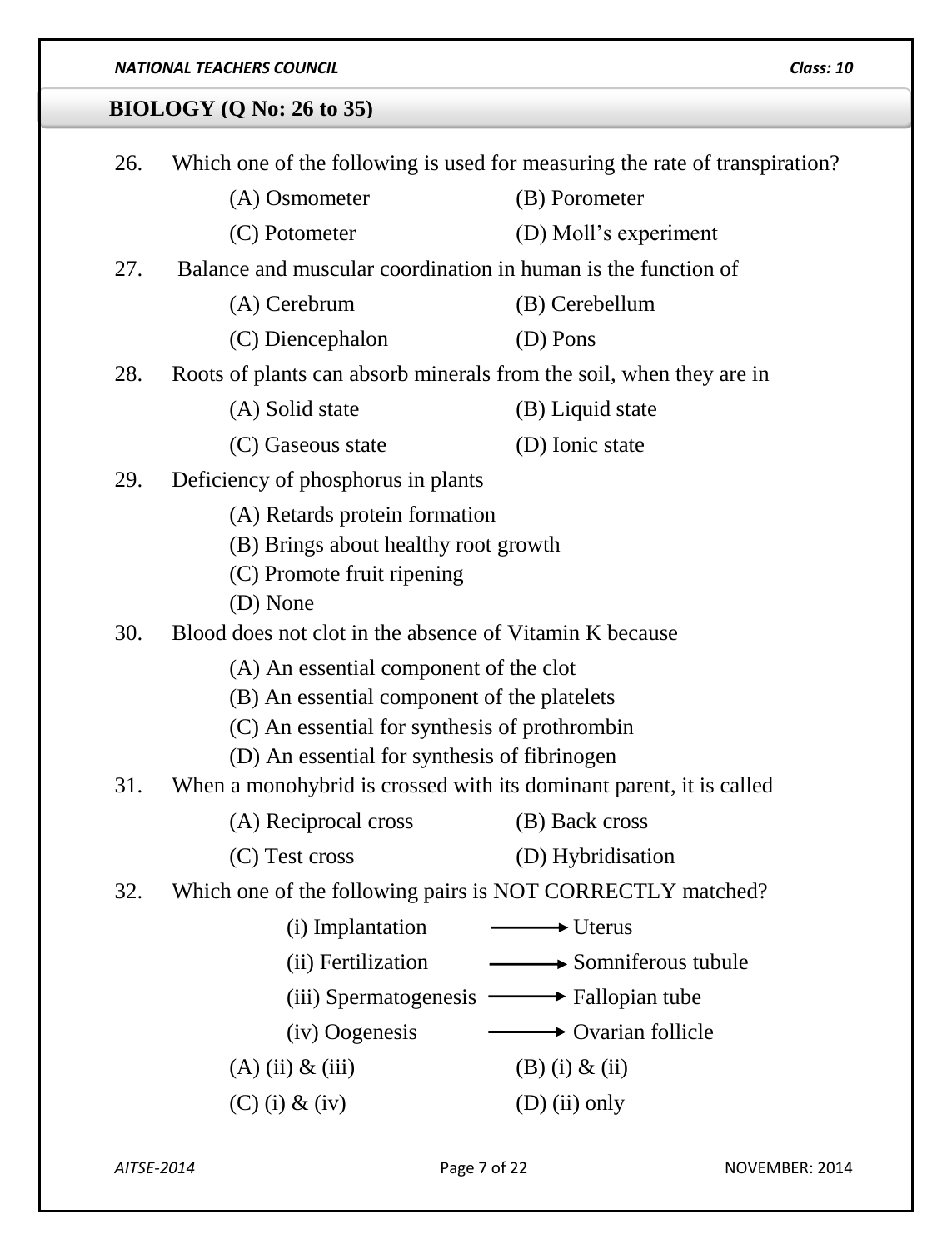- 33. When the left ventricle of human heart contracts
	- (A) The oxygenated blood go into different body organs through pulmonary vein
	- (B) The deoxygenated blood is forced into the pulmonary artery
	- (C) The deoxygenated blood is pumped into the lungs through pulmonary artery
	- (D) The oxygenated blood is forced into the main artery
- 34. Homologous organs have
	- (A) No common ancestral origin
	- (B) Same morphology and function
	- (C) Same morphology, different functions
	- (D) Different morphology and function, but common origin
- 35. Genetic drift is defined as
	- (A) A random change in gene frequencies from one generation to the next
	- (B) A change in an allele due to alteration in the DNA molecule
	- (C) A change in gene frequencies due to exchange of genes between different populations
	- (D) A product of natural selection

### **MATHEMATICS (Q No: 36 to 60)**

36. Two numbers are in the ratio 9 : 8. If 8 is subtracted from both the numbers the ratio becomes 8 : 7. What is the difference between the two numbers?  $(A) 8$  (B) 7

| $(C)$ 6 | $(D)$ 3 |
|---------|---------|
|         |         |

37. Mr. Rahul put the names of all the students of his class in a hat. The probability that he pulls out a boy's name at random is 3 out of 7. If there are 12 girls in the class, the number of boys is

| $(A)$ 3 | $(B)$ 4 |
|---------|---------|
|---------|---------|

 $(C) 9$  (D) 11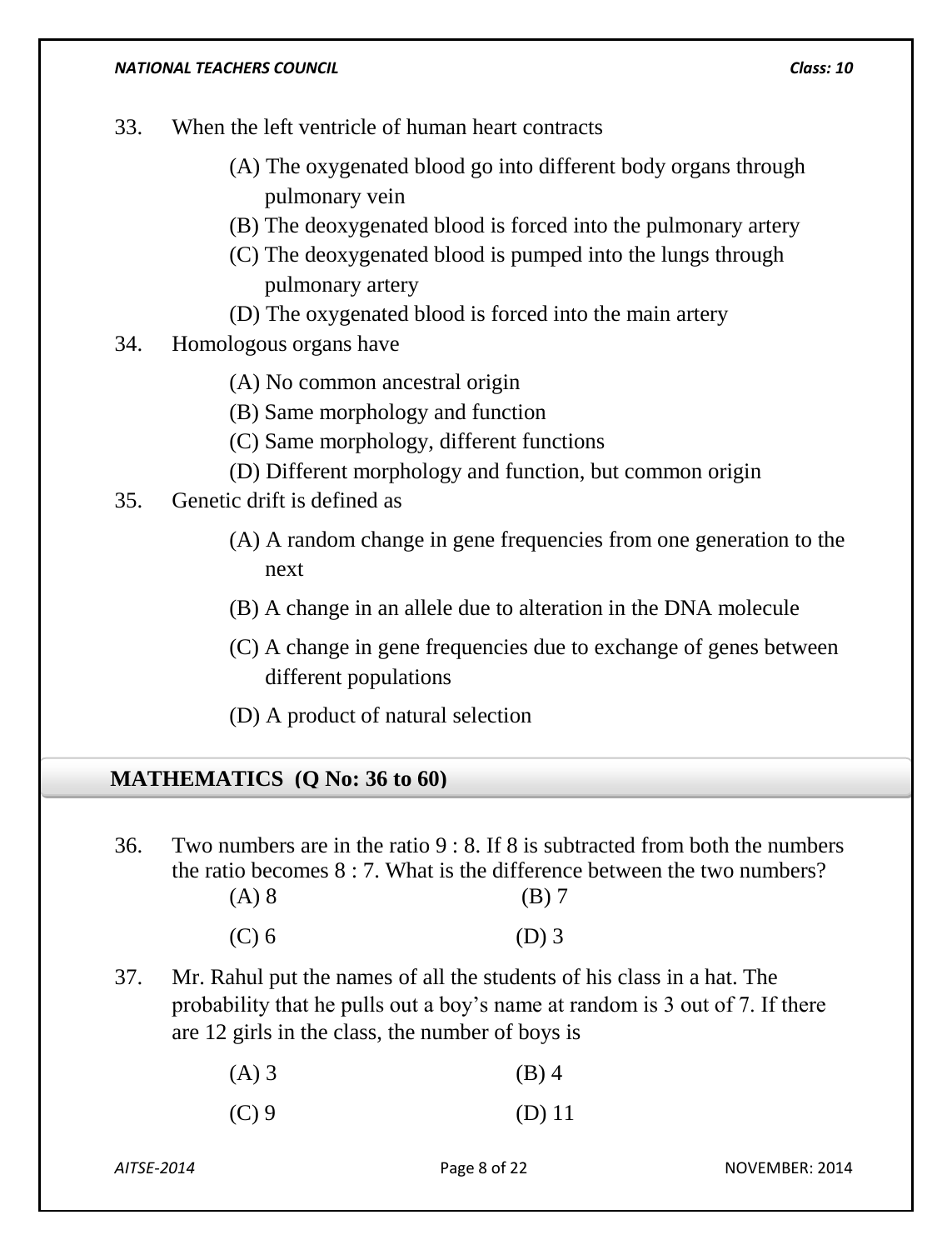38. The ratio of the areas of the incircle to circum circle of a square is

| (A) 1: $\sqrt{2}$ | (B) 1 : $\sqrt{3}$ |
|-------------------|--------------------|
| (C) 1:4           | (D) $1:2$          |

39. If 12 men and 18 women can complete a work in 7 days. How long does it take for 4 men and 8 women to complete the same work?

| $(A)$ 12 days | $(B)$ 9 days |
|---------------|--------------|
| $(C)$ 6 days  | $(D)$ 3 days |

40. A box contains 2 blue caps, 4 red caps, 5 green caps and 1 yellow cap. If three caps are picked at random, what is the probability that two are red and one is green?

| (A) $\frac{9}{22}$ | (B) $\frac{6}{19}$ |
|--------------------|--------------------|
| (C) $\frac{1}{6}$  | (D) $\frac{3}{22}$ |

41 The co ordinates of the vertices of a square are represented in the figure given below.



42. The area of the largest triangle that can be inscribed in a semi-circle of radius 7cm is

| (A) $14 \text{cm}^2$   | (B) $49cm^2$             |
|------------------------|--------------------------|
| (C) 98 cm <sup>2</sup> | (D) 24.5 cm <sup>2</sup> |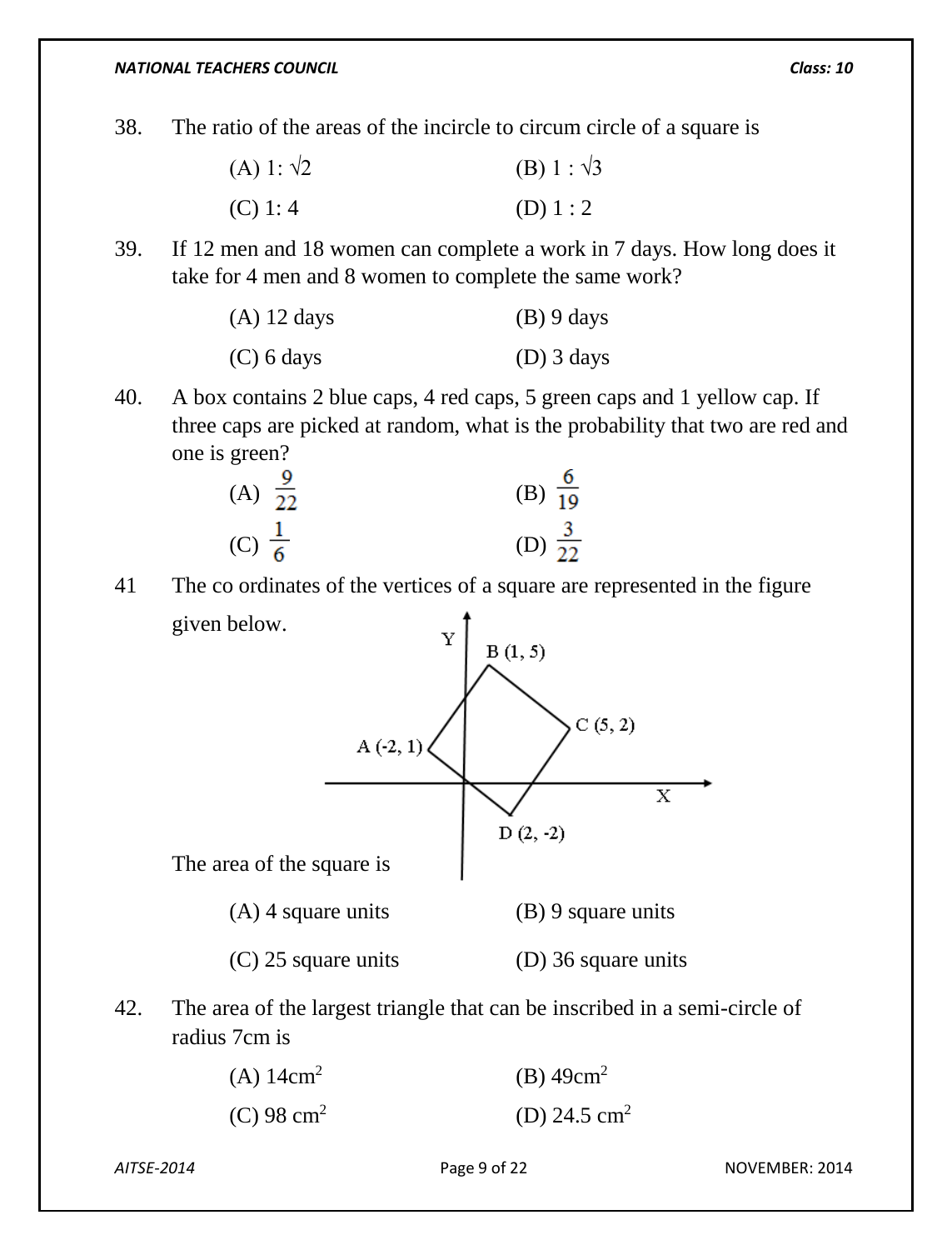43. The additive inverse of  $3x - 4 + \frac{\lambda}{2x - 1}$  is (A)  $\frac{0x^2 - 10x + 4}{2x - 1}$  (B) (C)  $-3x + 4 + \frac{x}{2x - 1}$  (D)  $-3x + 4 - \frac{x}{1 - 2x}$ 

44. The sum of the reciprocals of the roots of the equation  $x^2 + px + q = 0$  is



45. The first four terms of an arithmetic sequence are **a, x, b,2x**. the ratio of **a** to **b** is



46. In the figure  $\triangle$  ABC, D and E are the midpoints of AB and BC respectively and angle C is  $70^\circ$ . Then the angle BDE is А



47. If A is acute and  $\frac{\cos^2 A}{\cot^2 A - \cos^2 A} = 3$  then A is

| $(A) 60^{\circ}$ | (B) $30^{\circ}$ |
|------------------|------------------|
|------------------|------------------|

 $(C) 45^{\circ}$ (D)  $90^{\circ}$ 

*AITSE-2014* Page 10 of 22 NOVEMBER: 2014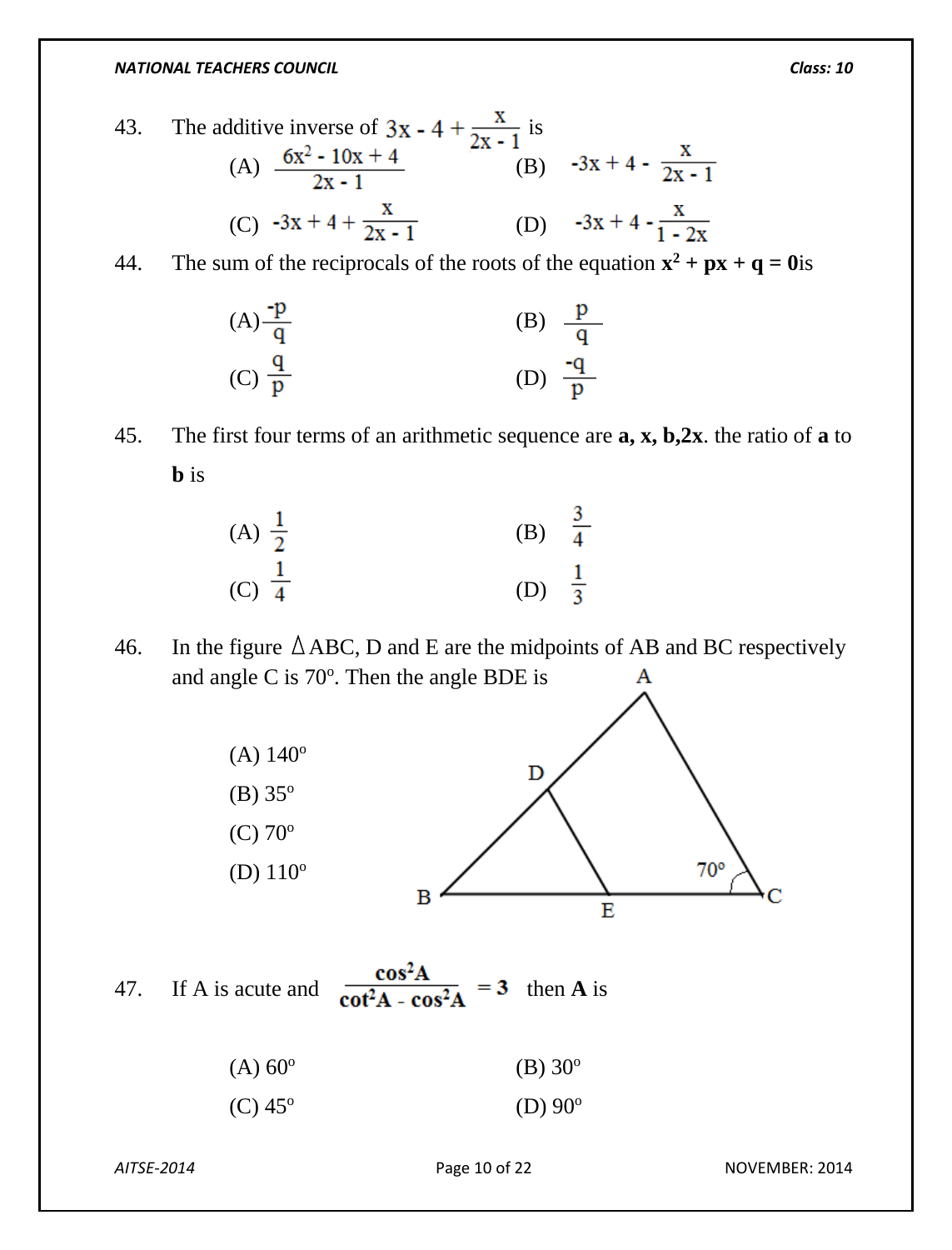48. The radius, circumference and area of a circle are **r, c** and **a** respectively. Then,

| (A) $\frac{c}{a} = \frac{r}{2}$ | (B) $rc = 2a$         |
|---------------------------------|-----------------------|
| (C) ac = $\frac{r^2}{4}$        | (D) $\frac{a}{r} = c$ |

49. Median of the scores 13, 23, 12, 18, 26, 19, 14, 25 and 11 is

| (A) 23   | $(B)$ 19 |
|----------|----------|
| $(C)$ 18 | $(D)$ 14 |

50. The smaller wheel of a baby cycle has a radius of 14cm. One evening Pinky rides this cycle for some distance. The smaller wheel rotates 500 times while the bigger wheel 200 times. What is the diameter of the bigger wheel?

| $(A)$ 28cm | $(B)$ 35cm |
|------------|------------|
| $(C)$ 56cm | $(D)$ 70cm |

51. 
$$
3.24636363...
$$
 is

(A) An integer (B) An irrational number

(C) A rational number (D) Not a real number

52. The degree of the polynomial **5** is

- $(A) 0$  (B) 1
- $(C) 2$  (D) 5

53. The graph  $\mathbf{x} = 5$  is

- (A) Parallel to x-axis
- (B) Parallel to y-axis
- (C) Perpendicular to y-axis
- (D) Perpendicular to x- axis
- 54. Three solid metallic spheres of radii 6cm, 8cm and 10cm are melted to form a single solid sphere. The radius of the sphere so formed is

| $(A)$ 12cm | $(B)$ 16cm |
|------------|------------|
| (C) 18cm   | $(D)$ 24cm |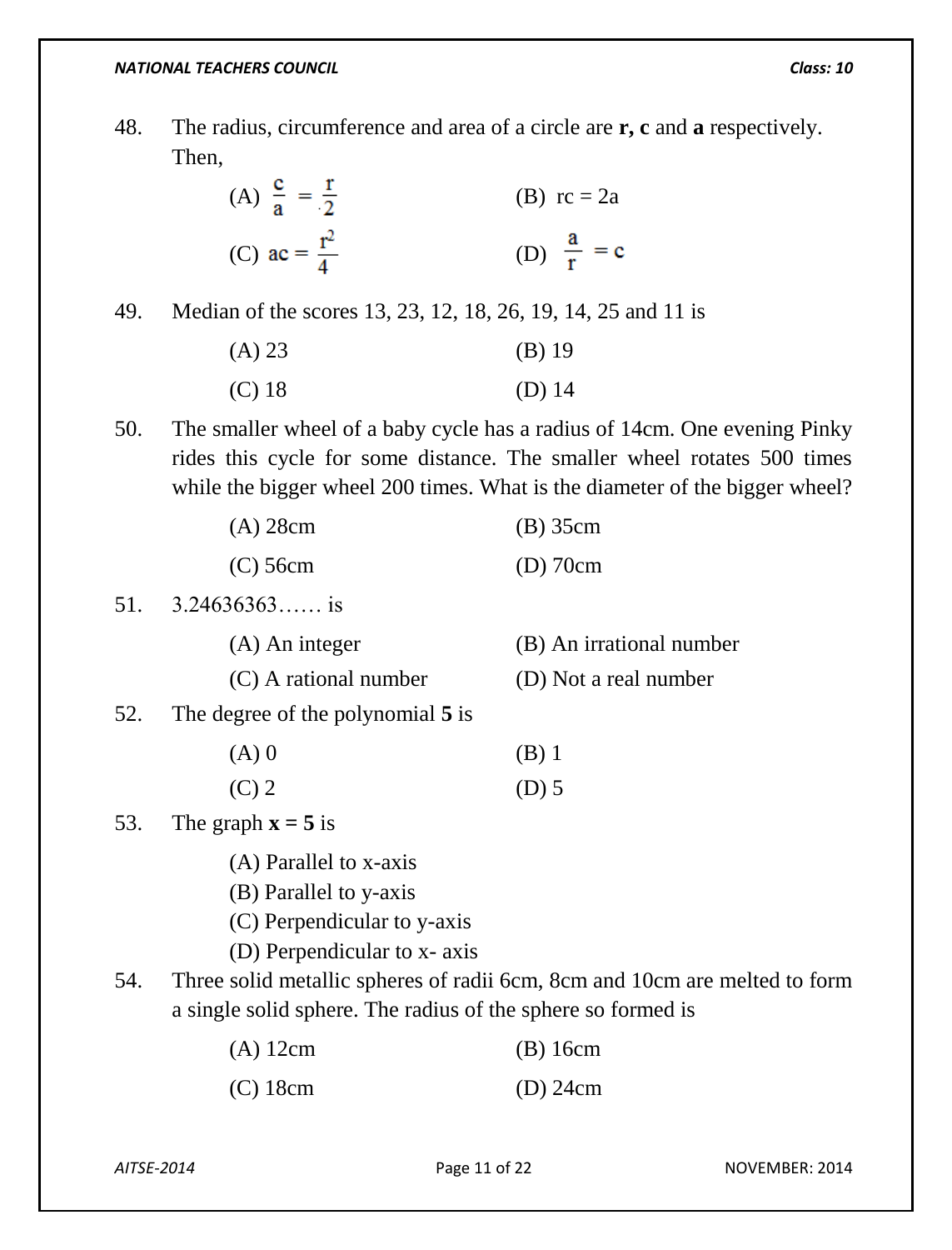55. A circle inscribed in triangle ABC having  $AB = 10$ cm,  $BC = 12$ cm  $CA = 28$ cm, touching sides at D, E and F. Then  $AD + BE + CF$  is



56. If the HCF of 65 and 117 is expressible in the form **65m – 117,** then the value of **m** is

| $(A)$ 1 | $(B)$ 2 |
|---------|---------|
| $(C)$ 3 | $(D)$ 4 |

57. The pair of linear equations  $x - 2y = 5$  and  $2x - 4y = 10$  has

| (A) No Solution | (B) One Solution |
|-----------------|------------------|
|                 |                  |

- (C) Two solutions (D) Infinitely many solutions
- 58. How can the relationship between *x* and *y* be best defined if values of *x* and *y* are as follows?

| (A) $y = 2x - 4$       |  | (B) $y = x^2 - 4x$ |  |
|------------------------|--|--------------------|--|
| (C) $y = x^2 - 3x + 2$ |  | (D) $y = x^2 - 4$  |  |

59. A shopkeeper sold a TV set for Rs. 17940, with a discount of 8% and gained 19.6%. If no discount is allowed, then what will be his gain percent?

| $(A) 30\%$ | (B) $26.4\%$ |
|------------|--------------|
| $(C)$ 25%  | (D) $24.8\%$ |

60. How many packets each of 350grams can be prepared out of 7.70kg of sugar?

| (A) 11    | (B) 22    |
|-----------|-----------|
| $(C)$ 110 | (D) $220$ |

*AITSE-2014* Page 12 of 22 NOVEMBER: 2014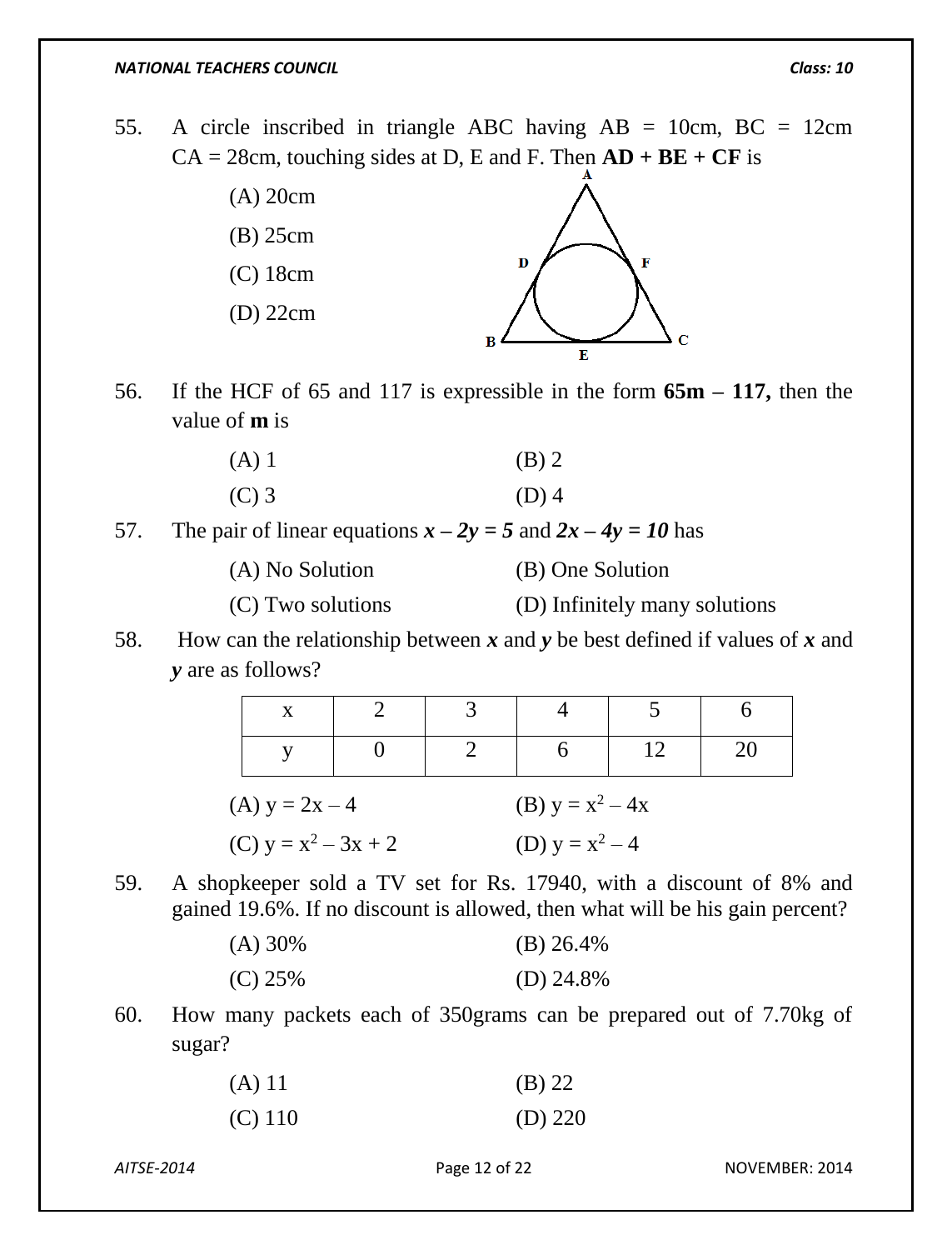# **SECTION: B**

61. An e – mail address typically consists of a user ID followed by the ………….sign and the name of the e – mail server that manages the user's electronic post office box.

| $(A)$ $@$ | $(B)$ # |
|-----------|---------|
| $(C)$ *   | $(D)$ & |

62. When you save your data here it will remain intact even when the computer is turned off

(A) RAM (B) Secondary Storage Device

- (C) Primary Storage Device (D) Motherboard
- 63. A collection of interrelated files in a computer is:
	- (A) File Manager (B) Field
		- (C) Record (D) Database
- 64. What is usually used for displaying information at public places?

(A) Monitor (B) Overhead Projectors.

(C) Monitor and Overhead Projectors (D) Touch Screen Kiosks

65. You are writing a message on twitter. What is the maximum number of characters you can use?

| $(A)$ 120 | $(B)$ 140 |
|-----------|-----------|
| $(C)$ 160 | (D) $180$ |

66. You have created a PowerPoint presentation that you want to embed on a web page. A site that enables you to do this is?

| (A) You Tube    | (B) Video       |
|-----------------|-----------------|
| (C) Sound Slide | (D) Slide share |

- 67. What is an  $E$  mail attachment?
	- (A) A receipt sent by the recipient
	- (B) List of CC: or BCC: recipients
	- (C) A separate document from another programme sent along with an  $E$  – mail message
	- (D)None of these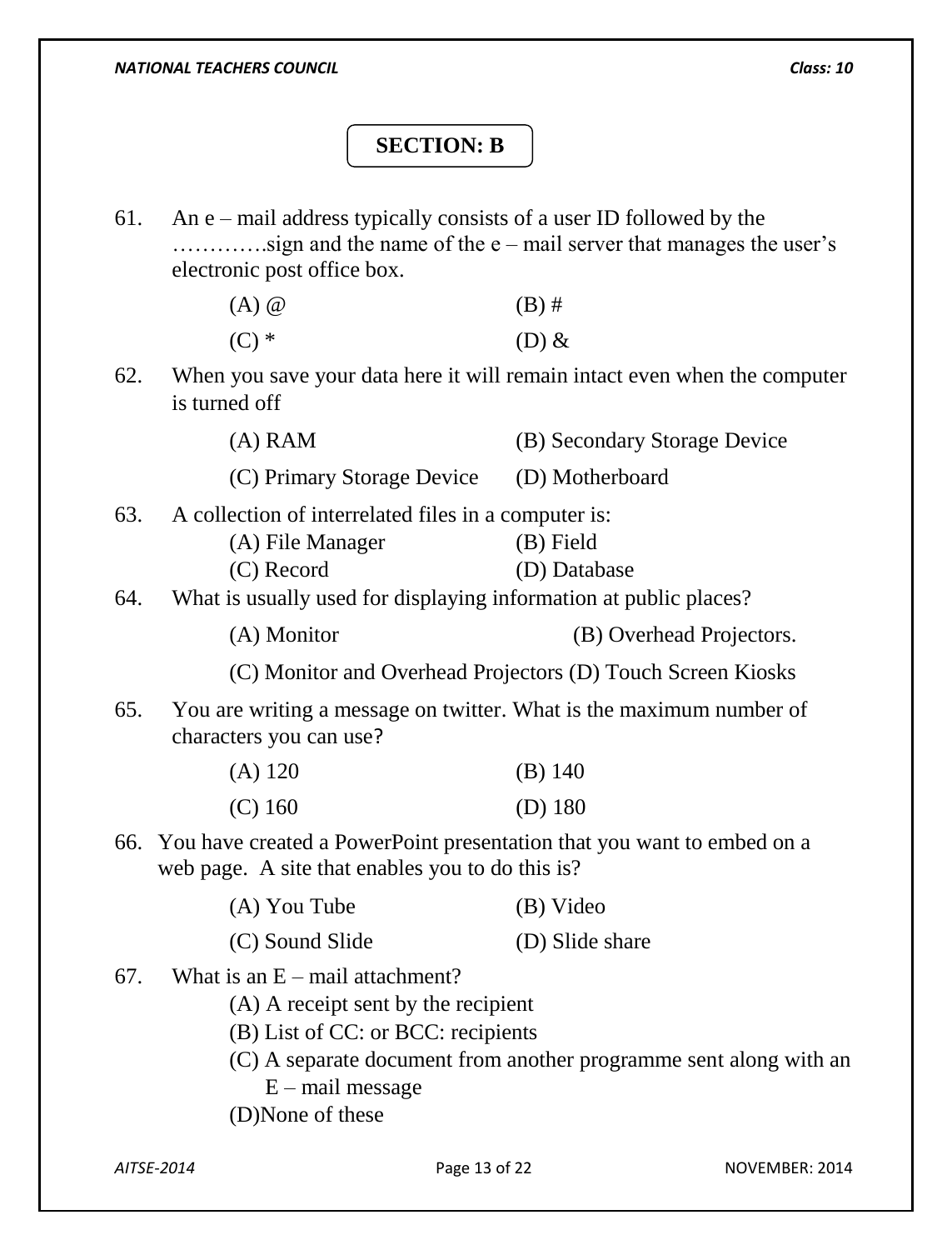68. "Me at the Zoo" is

- (A) The first video uploaded on You Tube
- (B) The million video uploaded on You Tube
- (C) The most unpopular video on You Tube
- (D) The Most Popular video on You Tube
- 69. Identify this historical incident:
	- (A) Russia after Revolution of 1917
	- (B) Germany after First World War
	- (C) Hiroshima after Bombing
	- (D) India after Quit India Movement



*Questions 70 to 72*: Read the following passage and answer the following:

A one-day seminar on the topic 'Globalisation and Indian Society: Challenges and Prospects' was organized by the School of Social Science of Rani Channamma University at its Vidya Sangama campus in Belgaum on Wednesday.

Inaugurating the seminar, Vice-Chancellor B.R. Ananthan observed that globalization had resulted in development of newer systems of management, while the traditional practices were pushed back in the process. The recent decades were also marked by the development of a multi-cultural environment and host of opportunities opening up for the educated and skilled hands. He pointed out that modern technological developments had affected every sphere of human life. But, even while enhancing the quality of life, these developments had also caused cultural shocks, which were the real challenges before sociologists, who were expected to analyse and come out with proper solutions.

70. What was the Seminar topic?

(A) Impacts of Globalization

- (B) Globalization and Indian Society
- (C) Globalization concern and expectation in Indian.
- (D) Globalization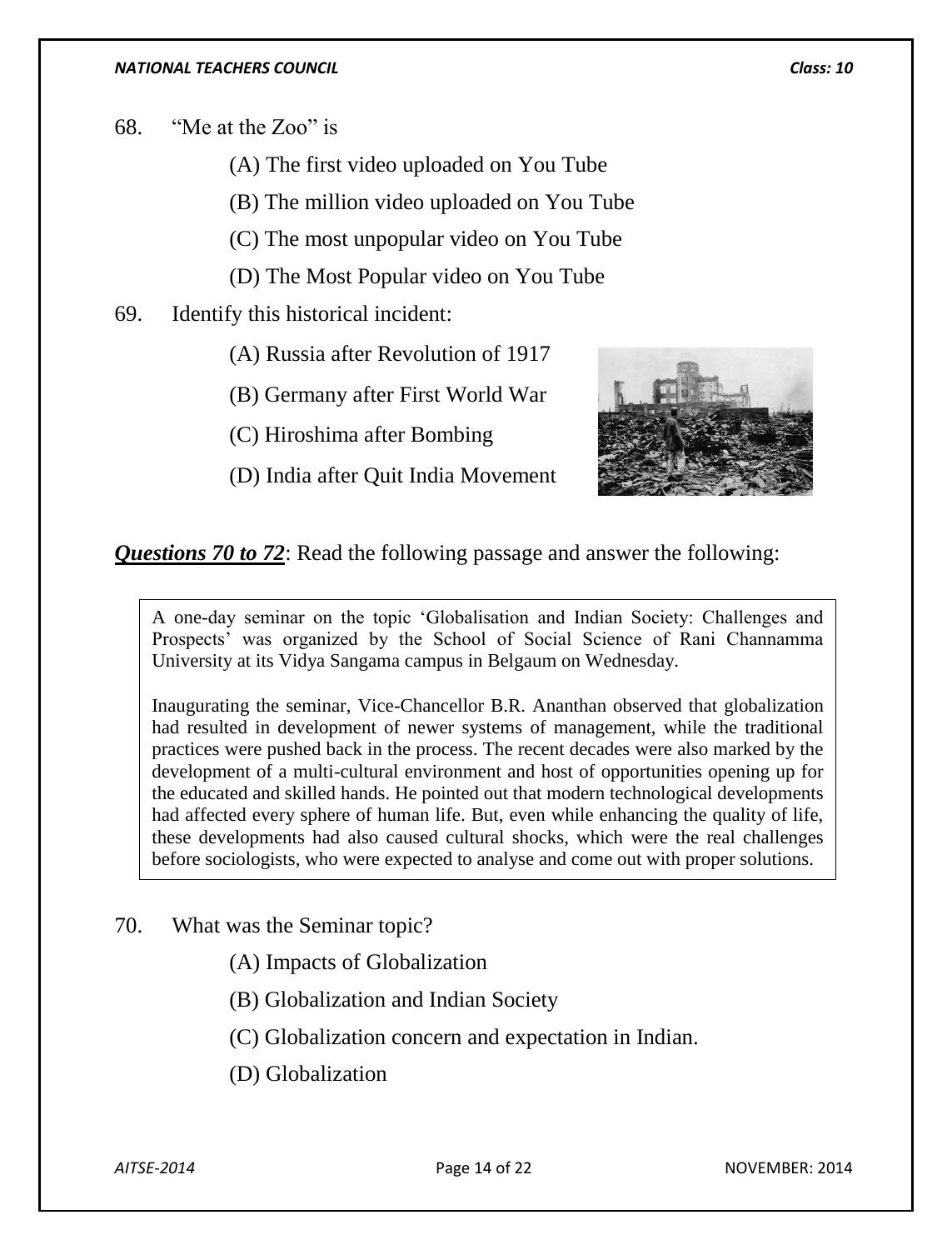- 71. According to the passage which one of the following is not an impact of globalization?
	- (A) Opportunities for skilled labours
	- (B) Modern technological development.
	- (C) Cultural deterioration
	- (D) Development in agriculture
- 72. What is the observation of B.R. Ananthan about globalization?
	- (A) Globalization had resulted newer system of management and traditional systems were pushed back
	- (B) Development of multicultural activities
	- (C) New opportunities for skilled labour
	- (D) Improvement in the qualities of life
- 73. Who was the author of this famous novel?
	- (A) Jane Eyre
	- (B) Charles Dickens
	- (C)Rudyard Kipling
	- (D) Thomas Hardy



- 74. This news report published about the incident happened in:
	- (A) France
	- (B) Germany
	- (C) United States of America
	- (D) Former USSR

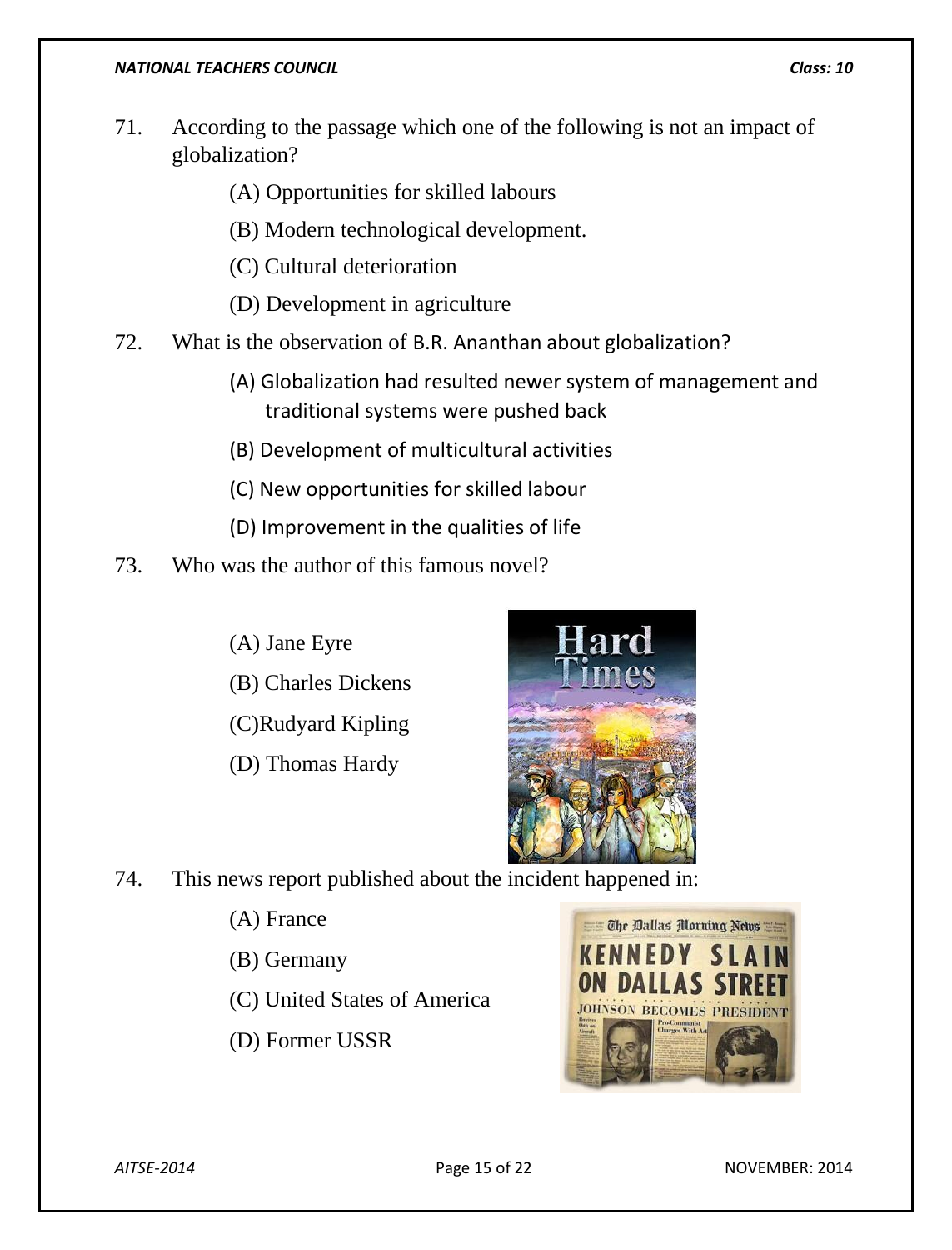### 75. Identify this national highway of India



- 76. Which one of the following statements is true related to the graph given below:
	- (A) Coal export of Australia constantly increasing to all the countries
	- (B) South Korea is the second largest coal buyer of Australia
	- (C) Throughout the period Chinese import shows fluctuations



(D) 2011 onwards Indian coal import started to increase

*Questions 77 and 78:* Read the following paragraph and answer the questions 77 and 78

Cultivation of this crop is possible only in areas with good rainfall, as the crop requires standing water for growth. A monthly rainfall of 100-200 mm is a must and about 125 cm is during vegetative season. And there should be no water at ripening stage, being a tropical and sub-tropical plant, it requires a fairly high temperature, ranging from  $20^{\circ}$  to  $40^{\circ}$ C. The optimum temperature of 30°C during day time and 20°C during night time is considered favorable for its growth and development.

77. The above natural condition is favourable for the cultivation of:

(A) Rice (B) Wheat

(C) Bajra (D) Corn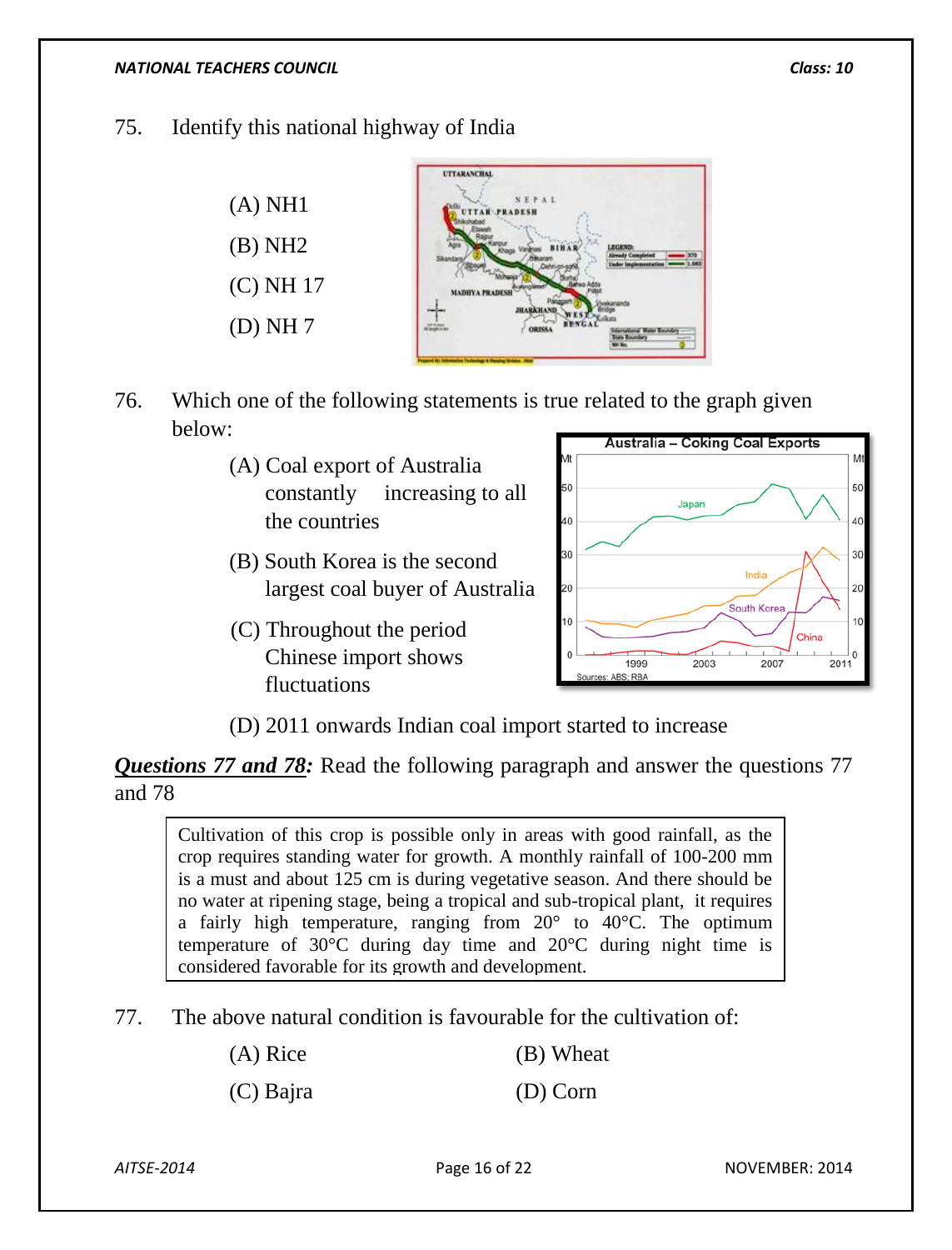78. What is the meaning of 'tropical and subtropical crop'?

(A) Crop which grows in tropical and subtropical region

(B) Crop requires high Temperature.

(C) Crop requires less rainfall

- (D) Crop requires temperate climate
- 79. Identify the logo:
	- (A) Gandhi Jayanthi Celebration

(B) Indian Villages

- (C) Jana Jagaran
- (D) Swachha Bharath



80. Which one of the following quality mark you need to see when you are purchasing gold ornaments



- 81. Among the following, who are eligible to benefit from the Mahatma Gandhi National Rural Employment Guarantee Act?
	- (A) Adult members of only the scheduled Castes and scheduled Tribe household
	- (B) Adult members of below poverty line
	- (C) Adult members of any household who are ready to work
	- (D) Members of backward community
- 82. The preamble of the Indian constitution adopted on  $26<sup>th</sup>$  November 1949, did not include the terms?

| (A) Socialist  | (B) Secular    |
|----------------|----------------|
| $(C)$ Republic | (D) Democratic |

*AITSE-2014* Page 17 of 22 NOVEMBER: 2014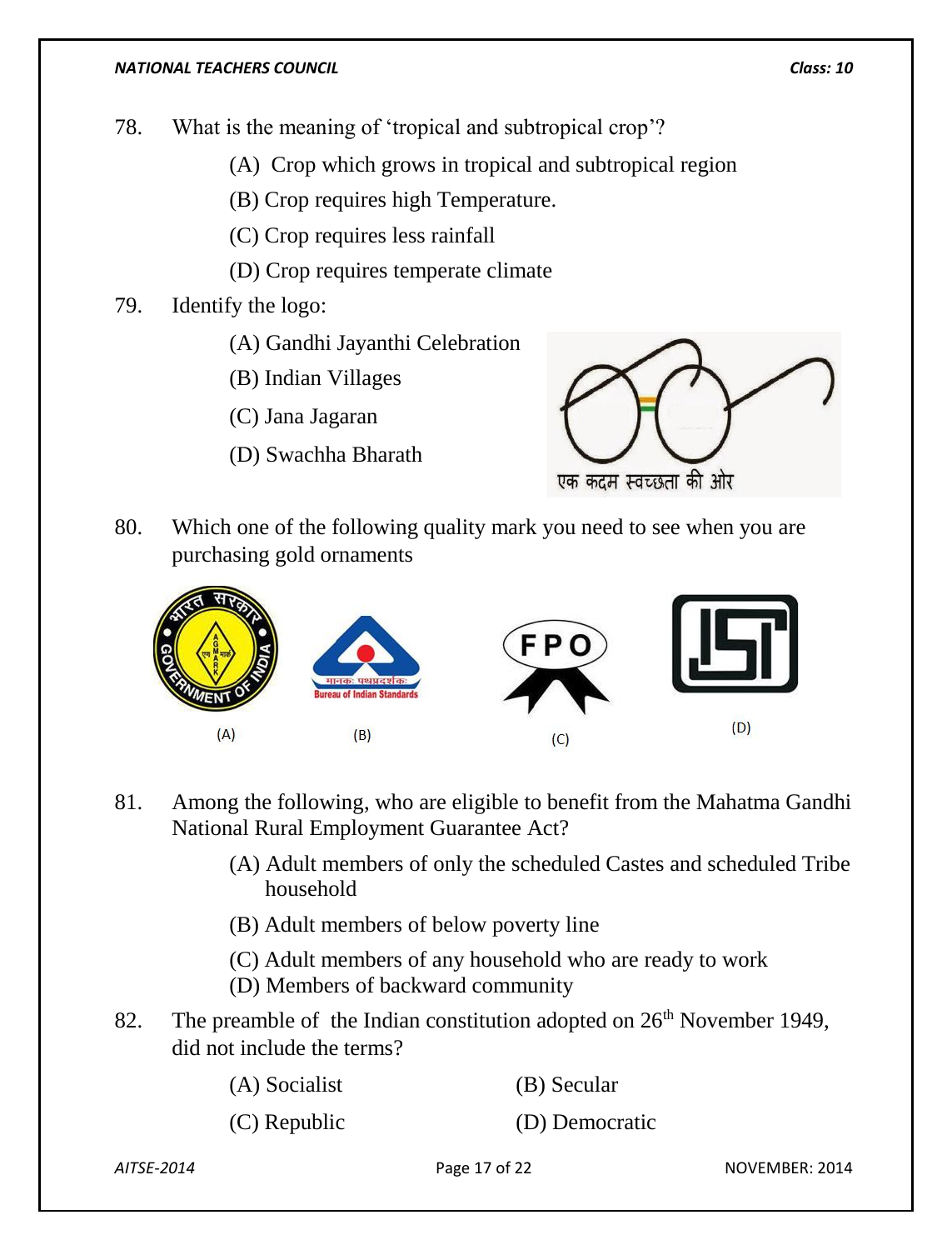- 83. Jaffna railway station and Yal Devi Train were recently in news because:
	- (A) Due to bomb explosion
	- (B) New Railway station was constructed
	- (C) Train accident
	- (D) After 25 years train service started between Colombo and Jaffna
- 84. FIFA World Cup 2018 will be held in
	- (A) London (B) Russia (C) Qatar (D) South Africa
- 85. Which one of the following is NOT a correct statement about (Continues and Comprehensive Evaluation) CCE?
	- (A) The performance of a child has been evaluated all the days in school.
	- (B) The main aim of education is holistic development of a child
	- (C) It is activity based learning
	- (D) It is giving more importance on Non Academic Activities.
- 86. Replace the question mark.

| (A) Q   | 6 | 4  | 4  |   |
|---------|---|----|----|---|
| (B) R   | 4 | N  | L  |   |
| (C) S   | 5 | U  | ?  |   |
| $(D)$ M | 6 | 10 | 14 | 2 |

87. Which of the following pairs of the words have the same relation as IMPORT: EXPORT?

> (A) EXPENDITURE: DEFICIT (B) EXPENDITURE: DEBT (C) EXPENDITURE: REVENUE (D) EXPENDITURE: TAX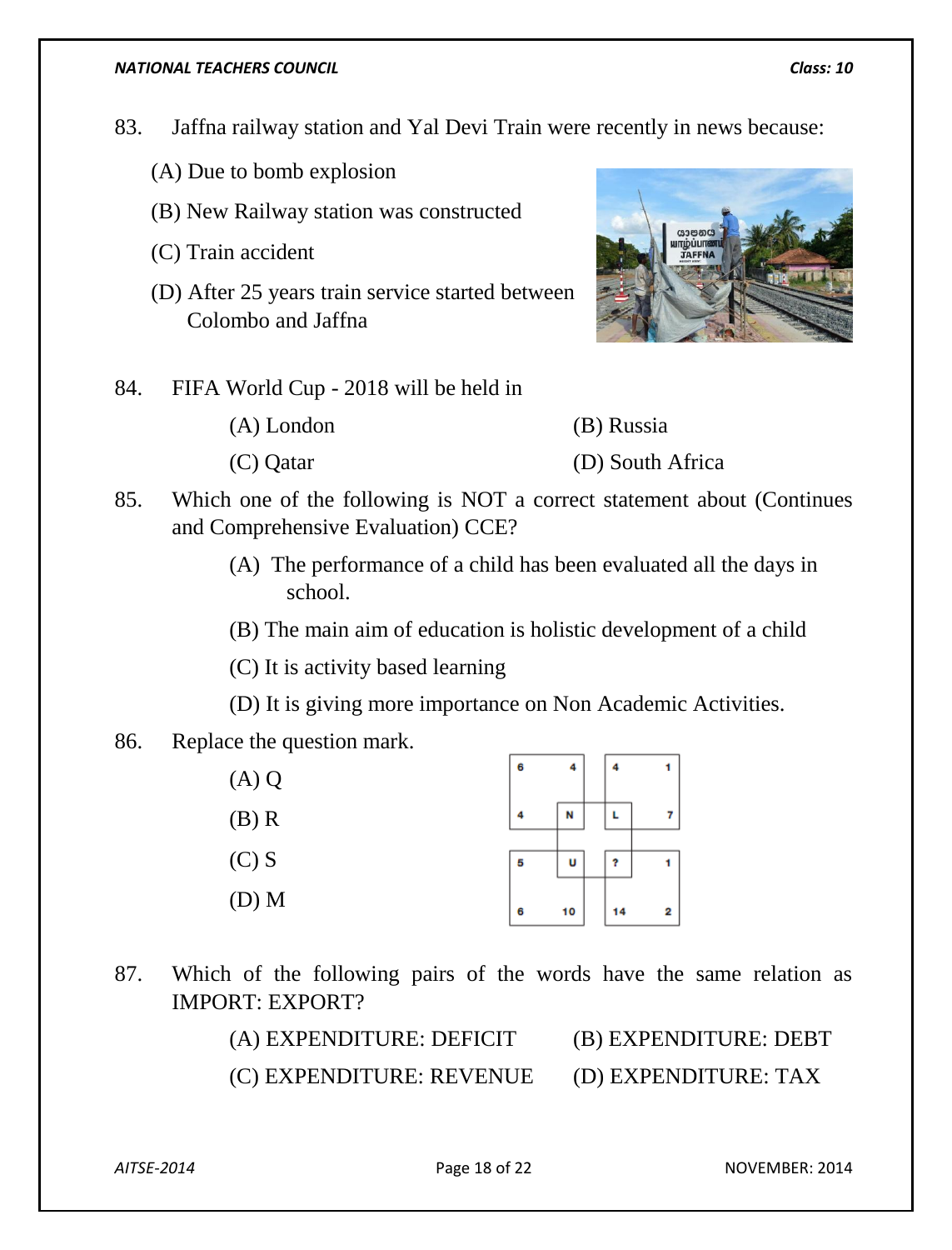88. Replace the question mark.

| $(A)$ C | N | 252 | R |
|---------|---|-----|---|
|         |   | 500 |   |
| $(B)$ Y | v | 400 | Р |
| (C) X   | κ | 132 |   |
| (D)Z    | G | 182 |   |

*Questions 89and 90: A series of numbers/letters is followed by a blank space with a question mark. Choose the correct option from the given alternatives.*

| 89. | 1                | 3            | 3 | 6  | $\ddot{?}$ | 12              | 21 | 15 |
|-----|------------------|--------------|---|----|------------|-----------------|----|----|
|     | (A) 12           |              |   |    |            | $(B)$ 13        |    |    |
|     | $(C)$ 14         |              |   |    |            | $(D)$ 15        |    |    |
| 90. | $\boldsymbol{0}$ | $\mathbf{3}$ | 8 | 15 | ?          | 35 <sup>5</sup> | 48 |    |
|     | $(A)$ 18         |              |   |    |            | $(B)$ 20        |    |    |
|     | $(C)$ 22         |              |   |    |            | (D) $24$        |    |    |

91. Among the four answer figures which one can be formed by using the given cut – out pieces?

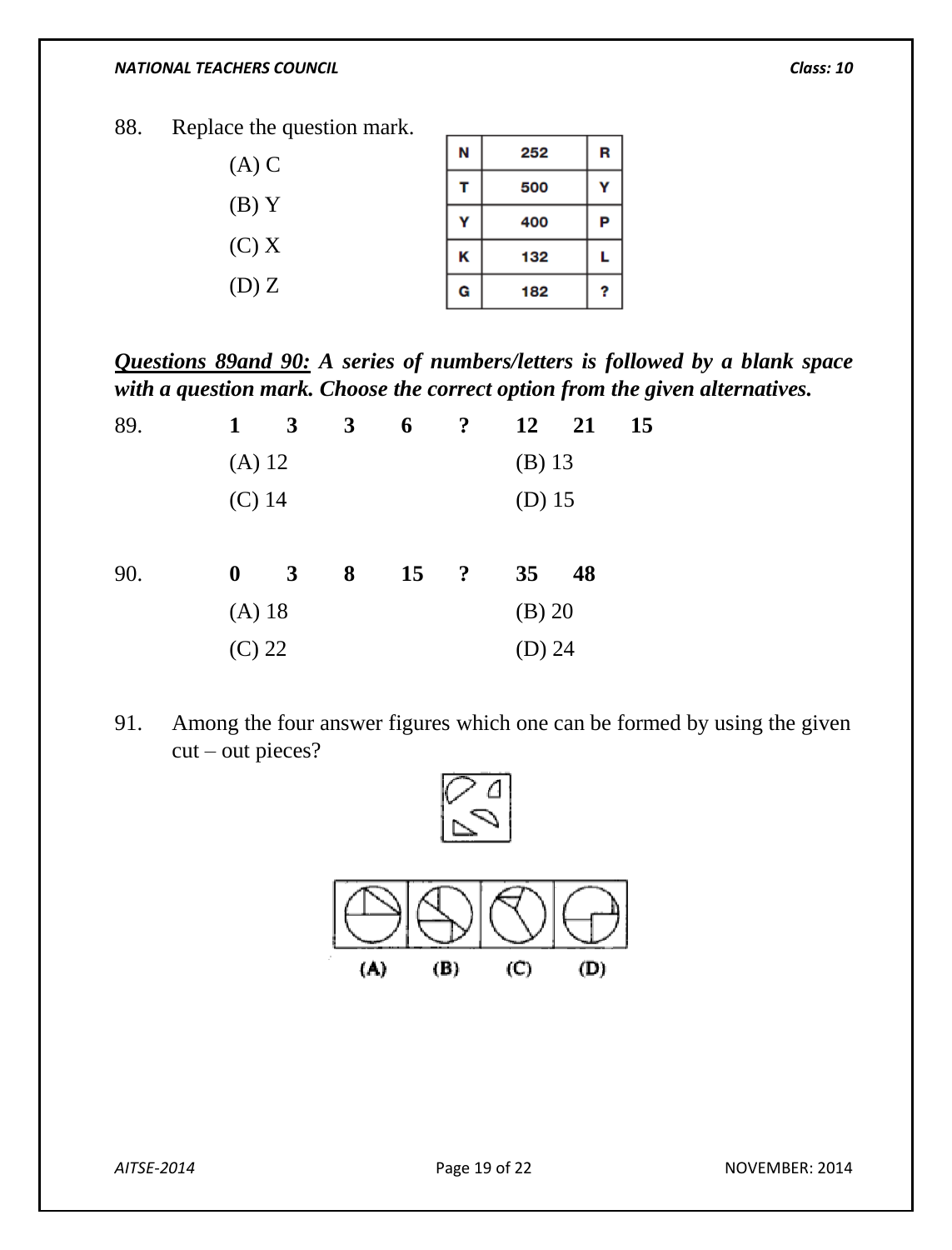92. Replace the question mark:

| 35 | 30 | 27 |
|----|----|----|
| 31 | 26 | 23 |
| 28 | 23 |    |

 $(D)$  18  $(A) 19$   $(B) 20$   $(C) 21$ 

93. Replace the question mark.



94. Replace the question mark:

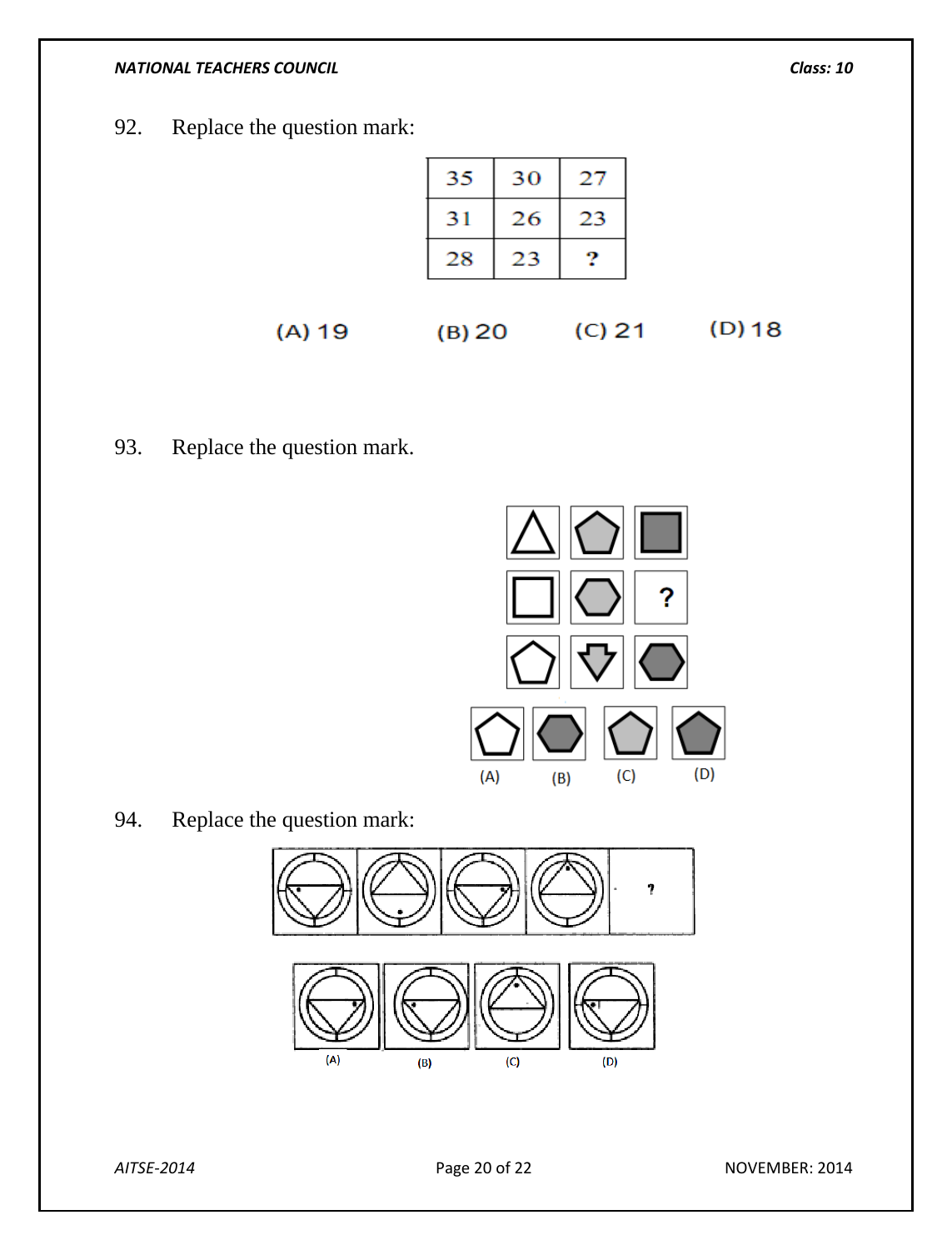95. How many squares must be added to the following figure in order to make a one large perfect square, retaining the given square where they are in the given square?



96. Find the odd one out:



97. Complete the figure:



98. Select the figure that can be rearranged to form the main figure:



*AITSE-2014* Page 21 of 22 NOVEMBER: 2014